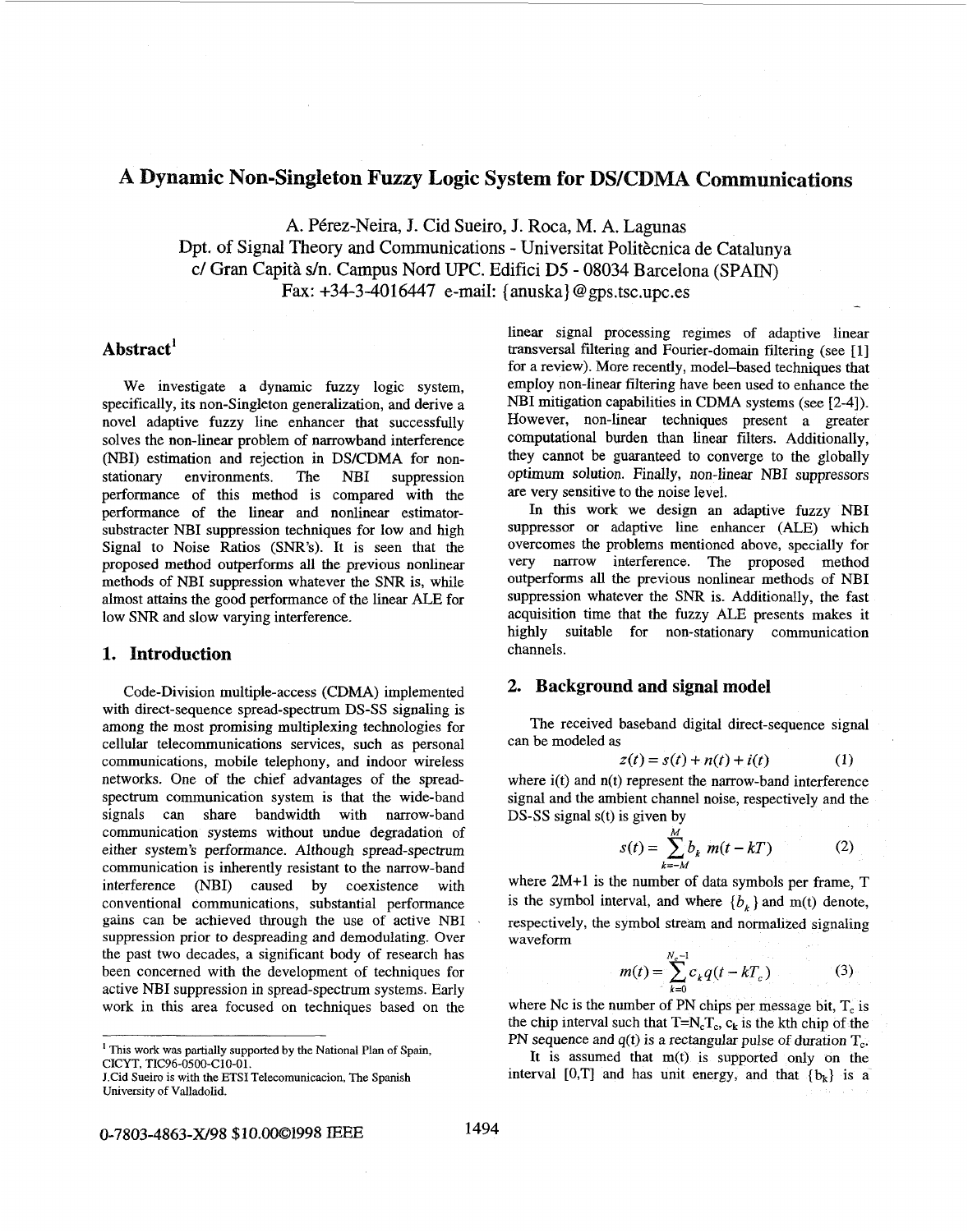collection of independent equiprobable random  $\pm$  1 variables.

Suppose that the received signal is chip-matched and sampled at the chip rate of the PN sequence. We thus have

$$
z_k = s_k + n_k + i_k \tag{4}
$$

where  $\{s_k\}$ ,  $\{n_k\}$  and  $\{i_k\}$  are assumed to be mutually independent. We have assumed that n(t) is bandlimited and becomes white after sampling. For the interference, we have considered that its bandwidth is small compared with l/Tc. Finally, since the PN sequence is random, we can assume **{sr},** to be **a** sequence of i.i.d. random variables taking values of  $\pm 1$  with equal probability.

The estimator-substracter NBI suppression methods (also called Adaptive Line Enhancers or **ALE'S)** are based on the following idea. Since the spread-spectrum signal has a nearly flat spectrum, it cannot be predicted accurately from its past value without expIicit use of knowledge of the spreading code. On the other hand, the interfering signal, being narrow-band, can be predicted accurately. These methods essentially form a replica of the NBI which can be substracted from the received signal to enhance the wide-band components. The linear estimator-substracter methods have primarily involved the use of linear transversal prediction or interpolation filters to create the NBI replica. Such a filter forms a linear prediction of the received signal based on a fixed number of previous samples **(9),** or a linear interpolation based on a fixed number of past and future samples. This estimate is substracted from the appropriately timed received signal to obtain the error signal to be used **as** input to the **SS** user signature sequence correlator.





For narrow-band interference added to a spreadspectrum signal in an AWGN environment, the prediction of the interferer takes place in the presence of both Gaussian and non-Gaussian noise. The non-Gaussian noise is the spread-spectrum signal itself. In such a non-Gaussian environment, linear methods are no longer optimal, and nonlinear techniques offer improved suppression capability over linear methods [2-4]. Essentially, the nonlinear filters provide decision feedback that suppresses the spread-spectrum signal form the observations. When the decision feedback is an accurate estimate of the **SS** signal (i.e. low ambiental noise power), the filter adaptation is done in essentially Gaussian noise, i.e., observations from which the spreadspectrum signal has been removed.





This work develops a new non-linear ALE. As fig.2 depicts, the fuzzy system defines a nonlinear "black box" interference estimator. No Decision Directed learning is necessary, thus making the proposed system more robust in front of noise and with less computational complexity. As the output of the system at instant *k* depends on some of the past input and output values, the system is said to be a dynamic system with memory.

# **3. Dynamic fuzzy logic filter with memory**

The estimate of the interference  $i_k$  based on observations until time  $k$  is referred to as the filtering problem. It is known that the optimum of such estimate, in the minimum mean-square error sense, is the conditional expectation  $\hat{i}_k = E\{i_k / \mathbf{z}_k\}$  (where  $\mathbf{z}_k$  is a vector containing all the observations up to time *k).* When the observations and the interference are Gaussian process, the optimal estimates can be recursively obtained from the well-known Kalman filter. However, **as**  commented before our estimation problem is non-Gaussian.

The fuzzy logic system that we propose to estimate  $i_k$  can be viewed as a series expansions of fuzzy basis functions (FBF)  $g_i(x)$  [5]

$$
y = f(\mathbf{x}) = \sum_{j=1}^{M} g_j(\mathbf{x}) \theta_j \tag{5}
$$

where  $\mathbf{6}_i \in \mathbb{R}$  are constants. Our goal is to approximate  $y = \hat{i}_k$  from the input vector  $\mathbf{x} = \begin{bmatrix} \hat{i}_{k-3} & \hat{i}_{k-2}z_k & z_{k-1} \end{bmatrix}$ . The **FBF** in *(5)* are algebraic superpositions of fuzzy membership functions. The membership functions to combine at each  $g_i(x)$  (j=1..M) depend on the rule *j*. In this work, the introduction of the two feedback outputs in the rules models the dynamics of the non-stationary channel in the same way **as** the process equation in the Kalman filter does. Additionally, the additive fuzzy system that we present is a model free universal approximator **[5-91,** which computes a conditional mean  $E[Y/X=x]$  and thus compute a least mean-square nonlinear estimate of the random variable Y based on the knowledge of the random vector **X** *[7].* 

In **this** paper, we consider a fuzzy system whose basic configuration consists of four principal elements: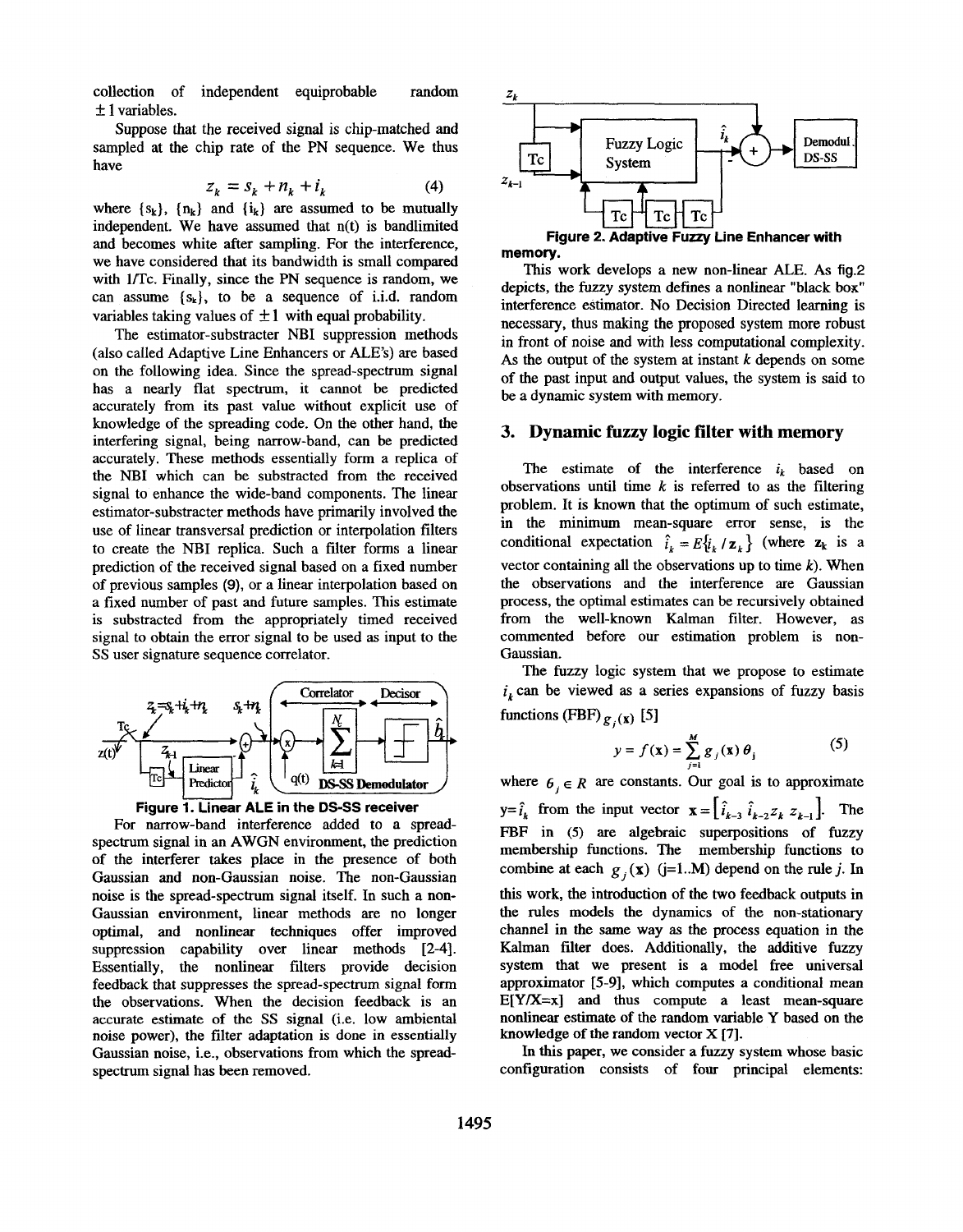fuzzifier, fuzzy rule base, fuzzy inference engine, and defuzzifier. Within each component, there are many different choices that can be made and many combinations of these choices result in different fuzzy logic systems or **FLS.** Next, the design of the proposed **FLS** is described.

### **3.1. Fuzzy sets and fuzzification**

**As** fig.2 has shown the fuzzy system F defines the map  $f: U \subseteq R^4 \to R$ . In order to reduce the dimension of the rule base we compute the differences between *Zk.1*  and the other variables by taking  $z_{k,l}$  as a reference. This gives the reduced fuzzy system  $f : U \subseteq R^3 \to R$  with M rules of the form IF  $(i_{k-3} - z_{k-1}$  is  $A_1^j$ ) AND  $(i_{k-2} - z_{k-1}$  is  $A_2^j$ ) **AND**  $(z_k - z_{k-1}$  is  $A_3^j$  THEN  $(i_k - z_{k-1}$  is  $B^j$ , where (j =1 ... M) and **A(.)** and **B(.)** stand for the input term set and the output term set respectively.

Fig.4 shows the overlapping regions or fuzzy sets Ai( $\lambda \in R$  designed in this work. Each fuzzy set contains an object x to degree  $ai(x)$ ,  $ai(x):U-[0,1]$  is the membership function. As explained later in this section, the fuzzy system uses these sets to classify or quantize the measured inputs. We note that due to the noise, these inputs are vague and, therefore, the fuzzy sets conform in a natural situation when describing the possible values of the **3** measurements in x.





There are different methods to determine a fuzzy membership function. It is worth noting that a membership function may be subjective, but not arbitrary. Since in this work, we assume statistical inputs, the membership function estimation based on the input data probability density functions (pdf) shall be appropriate [lo]. In this way, we relate the fuzzy membership functions to physical properties of the system. From eq.(4) we know the conditional probability density (pdf) function of  $i_{k-1}$ ,  $p(i_{k-1}/z_{k-1})$ . Therefore, if we relate the fuzzy sets  $A_{\pm 1}$  with this pdf, we can say that whenever the input falls inside these fuzzy sets, this input will be related to some degree with  $i_{k-1}$ . This dynamic designed fuzzy sets (dynamic because their position depend on the value of  $z_{k-1}$ ) act as a reference for locating values  $i_{k-2}$ ,  $i_{k-3}$ in a slow varying narrowband signal. Additionally, to obtain the fuzzy set for  $z_k$  we note that  $p(z_k / i_{k-i})$  can be assumed to be two displaced Gaussians. Thus, the fuzzification of  $z_k$  is done by means of the same fuzzy set term A(.) **as** the one depicted in fig.4.

Finally, the output fuzzy sets **B(.),** which quantized in a fuzzy way the possible values of the estimated interference values  $\hat{i}_k$ , have been designed as M Gaussian functions of unity area and of equal variance. M is the number of IF-THEN rules. Their means are initially the same **as** those in fig.4, however, they can be modified by a LMS type algorithm as we comment later in this section.

We note that in order to save computation the input fuzzy sets of fig. 4 and the output fuzzy sets can be designed as symmetric triangles with a width greater than the Gaussian noise variance.

Once the input fuzzy sets are designed, the *fuzzifier* maps a crisp measurement of the input variable  $\mathbf{x} = \mathbf{x}_0 \in U$ into a fuzzy set on U. There are two main types of fuzzification: **1)** The *singleton fuzzijier* maps the crisp measurement  $x_0$  into a fuzzy set V whose membersip function  $v(x)$  is a delta pulse  $v(x) = \delta(x-x_0)$ . 2) The *nonsingleton fuzzifier performs a mapping from the observed* crisp input space  $\mathbf{x}_0$  into a fuzzy set V with support **x** and membership function  $v(x)$ , where  $v(x)$  achieves maximum value at  $\mathbf{x} = \mathbf{x}_0$  and decreases while moving away from  $\mathbf{x}_0$ .<br>We assume that fuzzy set V is normalized so that  $v(\mathbf{x}_0)=1$ and  $v(x)=v(x_1) \cdot v(x_2) \cdot v(x_3)$ , with  $x_1 = \hat{i}_{k-3}, x_2 = \hat{i}_{k-2}, x_3 = z_k$ . Examples of such membership functions are: the Gaussian  $v(x_i) = \exp\{- (x_i - x_i)^2 / 2c^2\}$  or the triangular  $v(x_i) = max\{0, 1 - |(x_{i_0} - x_i)/c|\},$  where  $x_{i_0}$  and c are, respectively, the mean and spread of the fuzzy sets. Note that nonsingleton fuzzification is especially useful in cases where the available training data, or the input data to the fuzzy logic system, are corrupted by noise. The larger the values of the spread of the above membership functions imply that more noise is anticipated to exist in the given data.

#### **3.2. Fuzzy Rule Base**

The fuzzy system to design just relies on the slow varying nature of the **NB** interference in order to model its behavior by means of linguistic IF-THEN rules. These **IF-**THEN rules are the core of the fuzzy system *to* design. The interference range is quantized in regions or fuzzy sets **Bi(.)** and, from a reference point, the evolution of the interference among this regions is followed by means of M linguistic IF-THEN rules of the type

 $R_m$ : *IF*  $\hat{i}_{k-3}$  *is A*<sub>1</sub><sup>*m*</sup> and  $\hat{i}_{k-2}$  *is A*<sub>2</sub><sup>*m*</sup> and  $z_k$  *is A*<sub>3</sub><sup>*m*</sup> *THEN*  $\hat{i}_k$  *is B*<sup>*m*</sup>

where m=1...M and  $A_i^m$  (j=1,2,3) is any of the input fuzzy subsets plotted in fig.4. The predictor of interference  $i_k$  is constructed based on the M rules. Each rule  $R_m$  can be viewed as a fuzzy implication which is a fuzzy set  $R_m(.)$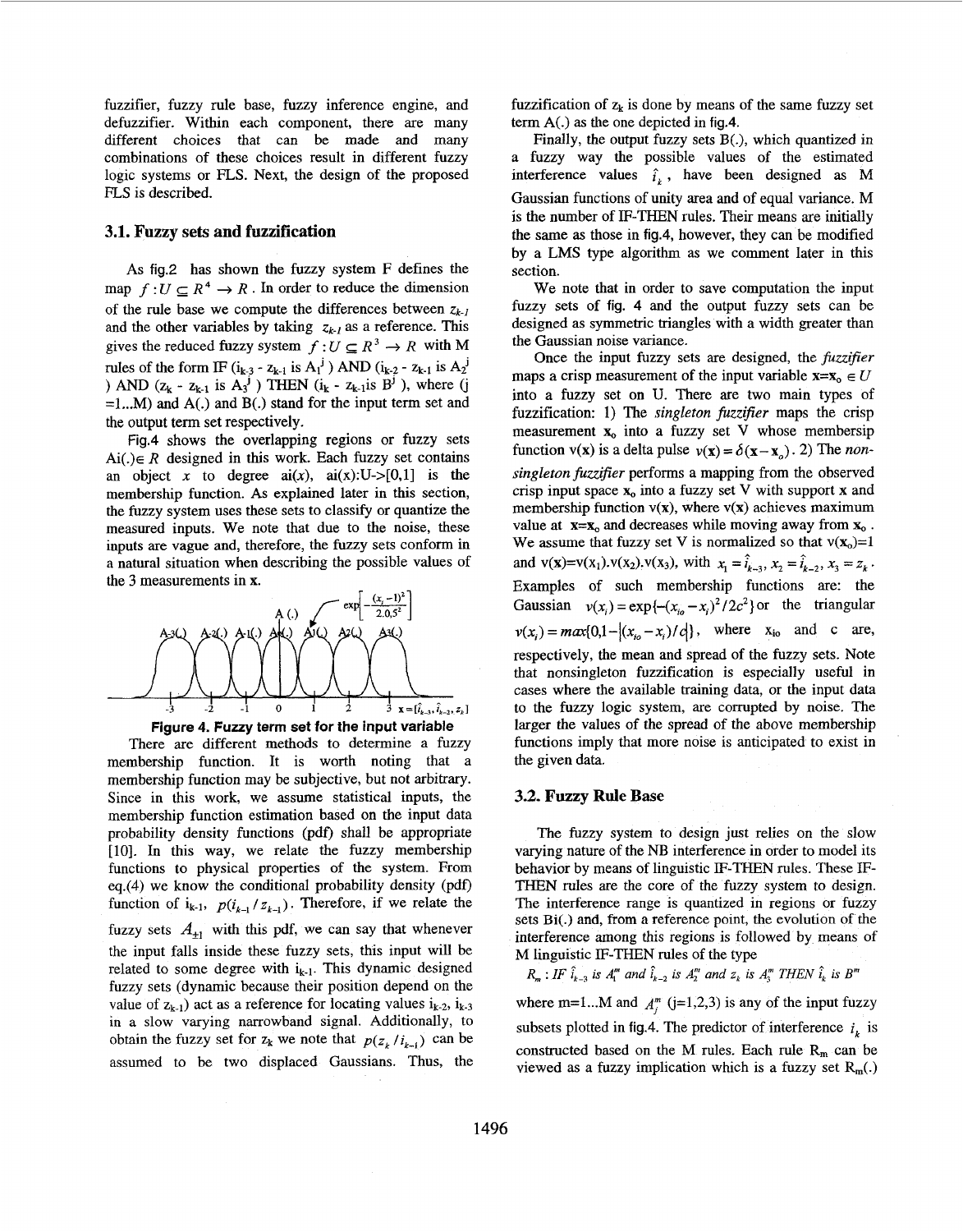in UxR with membership function commonly used operations for "\*" in engineering are "product" and "min". In this work we have used the "product" operation.  $r_m(\mathbf{x}, y) = a_1^m(x_1) * a_2^m(x_2) * a_3^m(x_3) * b^m(y)$ , where the most

The fuzzy rules can be sistematically derived by considering all the possible combinations among the 7 membership functions  $(7^3=343)$ . However, in this work, this rule explotion is dramatically reduced to less than 75 rules by avoiding those that, for slow varying

interferences, are impossible or not frequent such as:  
\nIF 
$$
\hat{i}_{k-3}
$$
 is  $A_{-3}$  and  $\hat{i}_{k-2}$  is  $A_3$  and  $z_k$  is  $A_{-3}$  THEN  $\hat{i}_k$  is  $B_2$ 

or controversial such **as:** 

$$
IF \hat{i}_{k-3} \text{ is } A_0 \text{ and } \hat{i}_{k-2} \text{ is } A_0 \text{ and } z_k \text{ is } A_0 \text{ THEN } \hat{i}_k \text{ is } B_2 \begin{cases} B_1 \\ B_{-1} \end{cases}
$$

Another important point is the easy initialization of the consequents of the rule base or FAM's (Fuzzy Associative Memories). Just some expert reasoning that takes into account the slowly varying nature of the interference is needed. An example is the following rule: *IF*  $\hat{i}_{k-3}$  *is A<sub>-1</sub> and*  $\hat{i}_{k-2}$  *is A<sub>0</sub> and z<sub>k</sub> is A<sub>1</sub> THEN*  $\hat{i}_k$  *is B<sub>2</sub>* 

### **3.3. Fuzzy inference engine**

The fuzzy inference engine is decision making logic which employs fuzzy rules from the fuzzy rule base to determine a mapping from the fuzzy sets in the input space U to the fuzzy sets in the output space R. Let V be a fuzzy set in U; then each  $R_m$  determines a fuzzy set  $V_0R_m$ in R based on the sup-star compositional rule of inference [5]: *membership*{ $VoR_m$ }(y) =  $\sup_{x \in U}$ [v(x) \*  $r_m(x, y)$ ]

In the case of singleton fuzzification  $v(x) = \delta(x - x)$ and results in

 $memb. \{VoR_m\}(y) = a_1^m(\hat{i}_{k-3})a_2^m(\hat{i}_{k-2})a_3^m(\hat{z}_k)b^m(y) = w^m(\mathbf{x})b^m(y)$ where  $w^m$  is the firing strength or weight of the mth rule. In summary, all the M rules of the FAM's are activated parallely and imply a fixed number of sums and multiplications. At instant of time *k,* the result of the inference of each rule can be expressed **as** a matrix multiplication .

In the case of non-singleton fuzzification the firing strengths are  $w^m = \prod_{n=1}^{3} v(x_{n, \text{sup}}) \cdot a_1^m(x_{n, \text{sup}})$  where  $x_{n, \text{sup}}$  is the suprema of  $(\nu(x_n) a_n^m(x_n))$ . Under a signal and systems perspective the inference engine is a bank of filters in the U domain whose outputs are sampled at their maximum output value. The impulse response of each filter is  $a^m(x)$  and the input is  $v(x)$ .

Finally, we use the arithmetic addition (i.e. engineering connective) **as a** means of aggregation instead of a t-norm.

$$
B = \sum_{m=1}^{M} w^m B^m \tag{6}
$$

# **3.5. Defuzzifier**

After the fuzzy inference, the defuzzifier performs a mapping from the fuzzy sets in R to crisp points in R. We apply the centroid or center of mass defuzzifier in order to approximate a conditional mean estimate. For symmetric output fuzzy sets  $B^m$  of unit area the centroid of the designed additive fuzzy system can be computed **as** a convex sum of the *m* then-part set centroids

$$
\hat{i}_k = \frac{\int y \ B(y) \ dy}{\int B(y) \ dy} = \frac{\sum_{m=1}^{m} \overline{y}_m \cdot w^m(\mathbf{x})}{\sum_{m=1}^{M} w^m(\mathbf{x})} = \sum_{m=1}^{M} g_m(\mathbf{x}) \ \theta_m; \quad (7)
$$

*where*  $\bar{y}_m =$  *centroid*  $\{B_m(y)\}$  *and*  $\theta_m = \bar{y}_m$ 

Note that we have finally come to the functional expression (5), where the FBF  $g_m(x)$  are convex coefficients or discrete probability weights.

### **4. Fuzzy filters with learning**

The resulting fuzzy system of **eq.** (7) can uniformely approximate any continuous (or bounded measurable) function  $f$  on a compact domain  $[7-9]$ , in order to reduce the approximation error we propose to adjust some of the singleton and non-singleton system parameters by a learning process.

In order to perform the learning we settle for stochastic gradient descent on the squared error doing so through iterated use of the chain rule of differential calculus

$$
\gamma(k+1) = \gamma(k) - \mu \frac{\partial e(k)}{\partial f(k)} \frac{\partial f(k)}{\gamma(k)} \tag{8}
$$

being  $\gamma$  any of the parameters to be adjusted. We define the error at instant  $k$ ,  $e(k)$ , as desired performance minus actual performance. However, in our case we want to emphasize that the desired performance does not come from a training sequence but from feedback decision of the system (i.e., Decision Direzted learning). That is, we resort to a non-supervised learning algorithm and apply it to each fuzzy system output  $\hat{i}_k$  in order to minimize

$$
e(k) = |(z_k - \hat{i}_k) - h(z_k - \hat{i}_k)|^2
$$
 (9)

where function  $h(.)$  is either  $h(.) = sign(.)$  or  $h(.) = tanh(.)$  for low or high noise power scenarios, respectively. This approximate conditional mean nonlinearities track the **SS** signal well if there is no noise.

The dependence of the designed dynamic fuzzy system output at time *k* on the values of the outputs at **time** *k-I* makes this learning **task** more complicated than that of training static systems. Therefore, in order to obtain recursions suitable for real-time training, we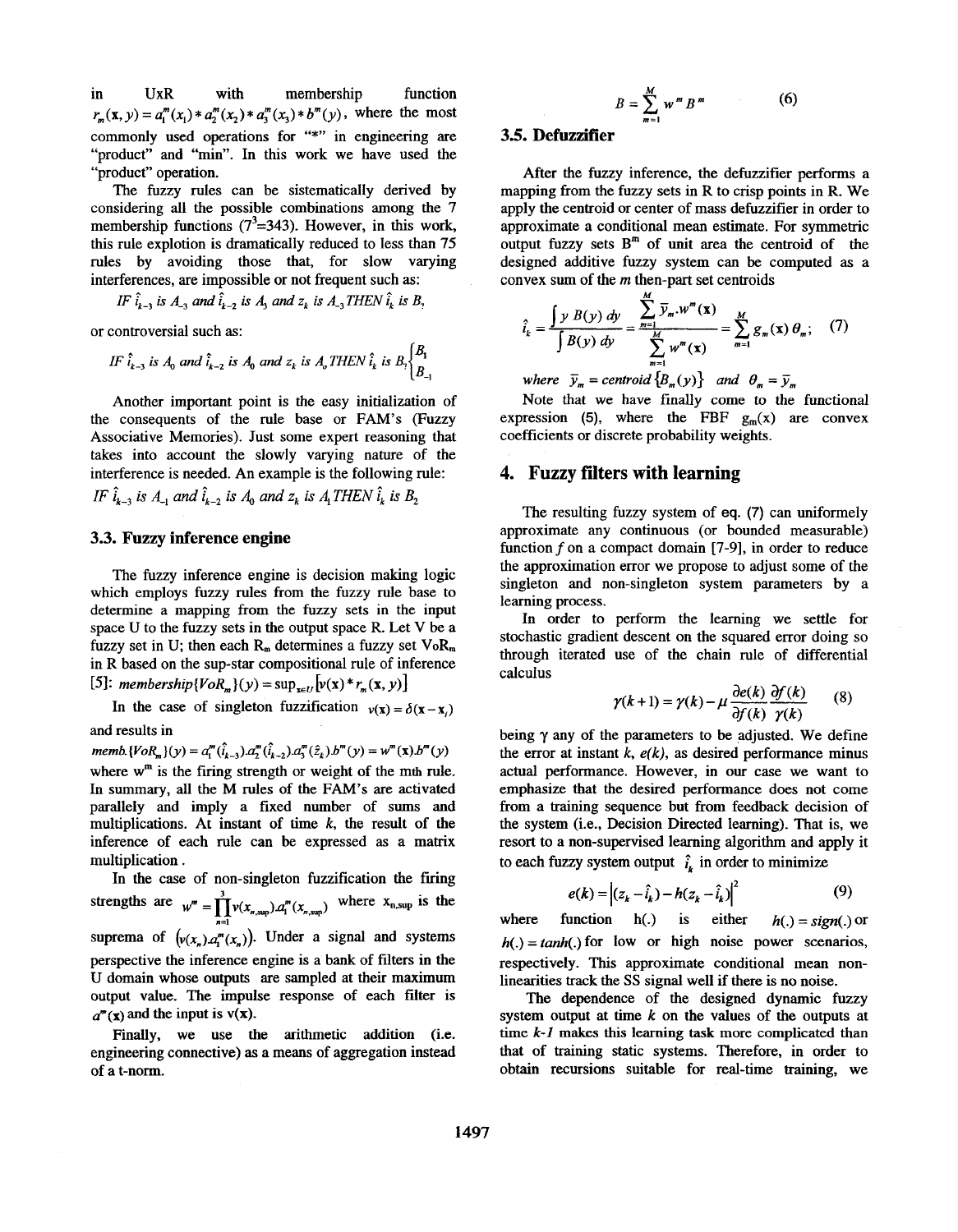consider that the parameter to adjust change from iteration to iteration. This implies that the real-time algorithm will not follow the exact negative gradient of the total error surface. The difference, however usually becomes very small as the learning rate  $\mu$  becomes small.

The centroid  $\theta_m$  in eq.(7) lies the simplest learning law. To simplify it more we adapt the same non-linear LMS strategy as in [2-4] and implement

$$
\theta_m(k+1) = \theta_m(k) + \mu \, e(k) \, g_m(\mathbf{x}(k)) \quad m = 1..M \tag{10}
$$

that is  $\frac{de(k)}{e}$  of eq.(8) is not computed. *af (k)* 

The singleton fuzzy filter plus the non-linear LMS learning of **eq.**(10) is called in this work the *predictive fuzzyfifilter.* We also propose an alternative that refines the estimate of  $\hat{i}_k$  by computing  $\tilde{i}_k$ 

$$
\bar{i}_k = \sum_{m=1}^M \theta_m(k+1) g_m(\mathbf{x}(k)) \tag{11}
$$

after the learning iteration of **eq.(lO)** and before processing a new sample data  $\mathbf{x}_{k+1}$ . This alternative is called *estimative fuzzy filter.* 

When the noise power is not negligible, the fuzzy filter should include the right amount of input uncertainty. Thus, the non-singleton version should be taken into account. In this case, the best results, balancing computational complexity and performance, have been obtained just training the width of the input fuzzy set **V.**  In this case, assuming Gaussian input fuzzy sets, to apply the update equation in **eq.(8),** the following derivatives in (12) and (13) have to be computed

$$
\frac{\partial e(k)}{\partial f(k)} = \sqrt{e(k)} \left[ 1 - \frac{1}{p_k} \sec h^2 \left( \frac{z_k - \hat{i}_k}{p_k} \right) \right] \tag{12}
$$

where  $p_k$  is the prediction error variance plus the AWGN ambiental noise variance (see. **[4]** for more details)

$$
\frac{\partial f(k)}{\partial \gamma(k)} = \frac{1}{\sum_{m=1}^{M} w^m(k)} \left[ \sum_{m=1}^{M} \theta_m w^m(k) r_m(k) - f(k) \sum_{m=1}^{M} w^m(k) r_m(k) \right]
$$
\n(13)

where w<sup>m</sup> was defined in section 3 and

$$
\gamma(k) = c_x^2(k); \quad r_m(k) = \sum_{l=1}^3 \frac{\left(x_{l_o}(k) - m_{A_l^m}\right)^2}{\left(c_x^2 + c_{A_l^m}^2\right)^2}
$$

being:  $m_{A_i^m}$  the mean of the Gaussian antecedent fuzzy set  $A_i^m$  in the m<sub>th</sub> rule, and, c<sub>x</sub> and c<sub>A</sub>, respectively, the variance of the Gaussian input and antecedent fuzzy sets.

### *5.* **Simulations**

In **this** section **we** report on simulations carried out to evaluate the performance of the proposed algorithms. In order to compare the NBI suppression capabilities of the different techniques described above, we consider that the interference is modeled **as** consisting of either a number of continuous wave tones of equal amplitud and with random phase or a filtered narrow-band Gaussian noise process (i.e., a second-order AR signal with both poles at 0.99). Using these signals and a DS/SS signature sequence of length 10, the simulations can be devided in two groups. 1) The **first** group are low noise simulations and employ the singleton fuzzy ALE: the noise power is held constant at  $\sigma^2$  =-20 dB below the SS signal power (after despreading), while the interference power is varied from 20 to 5 dB relative to a unity *SS* power signal, i.e. SIR from **-20** to **-5** dB. **2)** The second group are high noise simulations and employ both singleton and nonsingleton fuzzy ALE's: the SIR is held constant at  $-20$  dB and the noise power is increased from -20 dB to 0 dB relative to the **SS** signal after despreading.

In the *first group* of simulations our performance measure is the commonly used Signal to Noise Ratio *(SNR)* improvement defined in [21 **as** a measure of interference rejection. The *SNR* improvement is the ratio of *SNR* at the output of filtering to the SNR at the input, which reduces to

SNR improvement = 
$$
10 \log \left( \frac{E(z_k - s_k|^2)}{E(|z_k - \hat{i}_k) - s_k|^2)} \right)
$$

We note that in this measurement the noise includes interference  $i_k$  and AWGN channel noise  $n_k$ . All results are obtained based on 20 trials and, for each trial, 3000 data points (i.e., chips) are computed. **Table I** summarizes the results and compares them with the predictorinterpolating linear filter (i.e. TS-LMS: Two Sided Least Mean Square filter **[4])** and with the so-called **DR2D [4].**  The singleton fuzzy ALE is used without and with Decision Directed LMS (i.e., fuzzy+LMS). In both cases, the acquisition time was almost zero. In the fuzzy+LMS case, in order to carry out **a** fair comparison, the so-called predictive algorithm of section **4** has been considered. Gaussian membership functions are employed. However, if triangular membership functions are used instead to lessen the computational burden, the performance just degrades in **1** or 2 dB's. Also, in the case of AR interference no difference exists if the **72** rules are reduced to 32. From the obtained results we note the following:

- For the **AR** case, the fuzzy ALE not only outperforms the techniques proposed in  $[2-4]$  but also equals the upper bound with the predictive algorithm. To stress the effectiveness against the narrowband interferer, the table gives an upper bound on the SNR improvement for the AR case assuming that the narrowband interference is predicted with noiseless accuracy,  $\sigma^2$  =0.
- For the single tone sinusoidal interference the performance is not so good as in [4] for very low SIR.